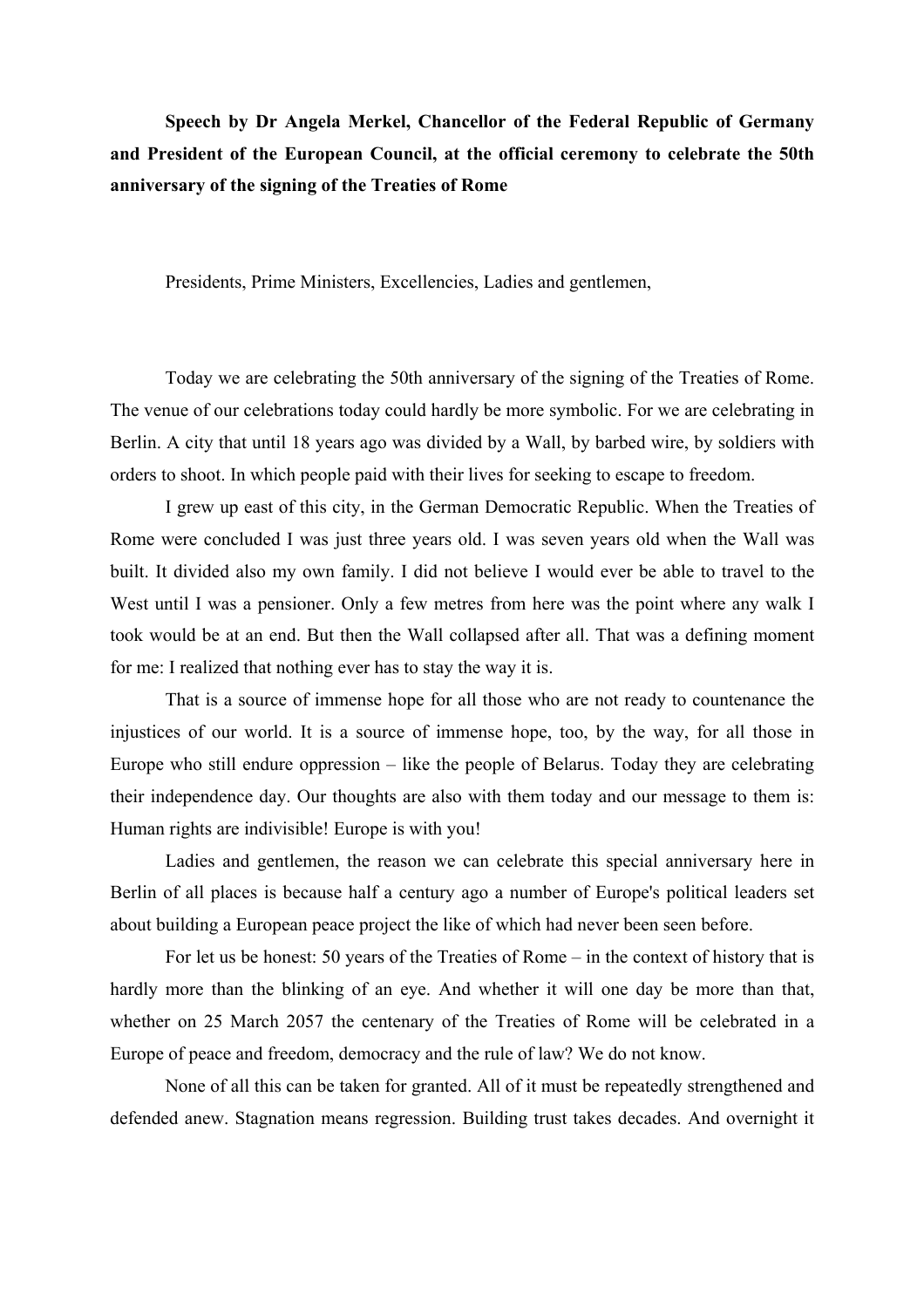can be undermined. Any cleavage will soon have Europe out of step - sooner than some might think. In short, European unification must be striven for and secured time and time again. That is our guiding mission for the future. That is what is at the heart of today's anniversary celebrations.

Certainly the world today is not the same as the world 50 years ago. The six founding members are now 27 Member States. What started with freedom from tariffs has now progressed into a common currency. A world dominated by two blocs is today a world with a number of different power centres.

In such a world we must ask ever anew what holds Europe together also in this century, what the essence of its identity is. For me the answer is clear. The source of Europe's identity are our shared, fundamental values. They are what holds Europe together.

Let us not forget: For centuries Europe had been an idea, no more than a hope of peace and understanding. Today we, the citizens of Europe, know that hope has been fulfilled.

It has been fulfilled because the founding fathers of Europe were thinking in terms well beyond their own generation. They were thinking in terms well beyond their own time. They were thinking in terms also well beyond purely economic freedoms.

Three years before the signing of the Treaties of Rome the European Defence Community had foundered. But that was not the end of Europe. Despite that disappointment the preamble of the Treaty establishing the European Community began with a statement of determination – I quote – "to lay the foundations of an ever closer union among the peoples of Europe..." - end of quote.

The founding fathers of Europe knew that in the long run the economic and the political could not be kept separate.

Fifty years of the Treaties of Rome – that means for me, to put it in a nutshell, a dream has come true!

This dream could come true because we citizens of Europe have learned over the past 50 years to make the most of our identities and diverse traditions, the lively variety of our languages, cultures and regions.

This dream could come true because we let ourselves be guided by that quality which for me gives Europe its true soul, that quality which made the Treaties of Rome possible.

That quality is tolerance. We have taken centuries to learn this. On the way to tolerance we had to endure cataclysms. We persecuted and destroyed one another. We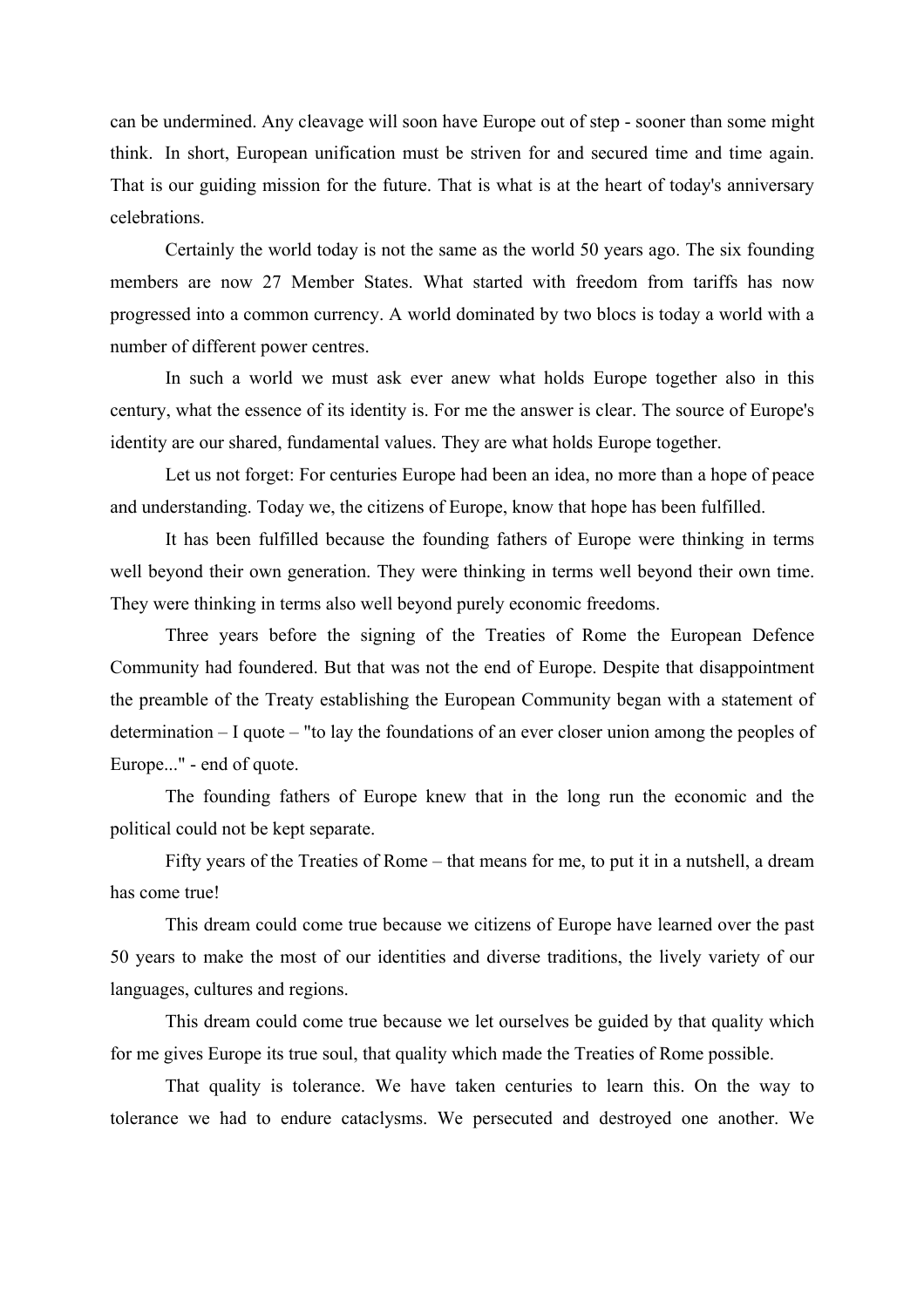ravaged our homeland. We jeopardized the things we revered. Not even one generation has passed since the worst period of hate, devastation and destruction.

Today, however, ladies and gentlemen, we live together as was never possible before.

Each Member State has helped to unite Europe and strengthen democracy and the rule of law. Thanks to the yearning for freedom of the peoples of Central and Eastern Europe, the unnatural division of Europe is now consigned to the past.

One of the men who signed the Treaties of Rome in 1957, Maurice Faure, is amongst us today, as I said earlier. Today, exactly 50 years later, we can assure Maurice Faure and his comrades, in the words of our Berlin Declaration, that "we have a unique way of living and working together in the European Union. We, the citizens of the European Union, have united for the better."

United for the better – how can we preserve, strengthen and deepen what we have achieved so that it stands the test of the next 50 years at least ?

We can do it, I believe, by concentrating on what is our greatest strength - the power of freedom, freedom in all its manifestations:

- The freedom to express our opinions freely, even when others do not like them.
- The freedom to believe or not to believe.
- The freedom of enterprise.
- The freedom of artists to create their work as they see fit.
- The freedom of the individual in his responsibility for the whole community.

When we count on the power of freedom, we are counting on the individual. The individual is paramount. His dignity is inviolable. And if I may make a personal comment, I would add that this view of the individual is for me also part and parcel of Europe's Jewish-Christian heritage.

This view of the power of freedom and the dignity of the individual was already implicit in the European Coal and Steel Community established before the Treaties of Rome. With the signing of the Treaties of Rome in 1957, for the first time in Europe's history the peoples of Europe came together of their own free will to create a common project with common rules.

That is why today in Berlin we can reaffirm our commitment to a Europe of equal rights for all Member States, both large and small, old and new.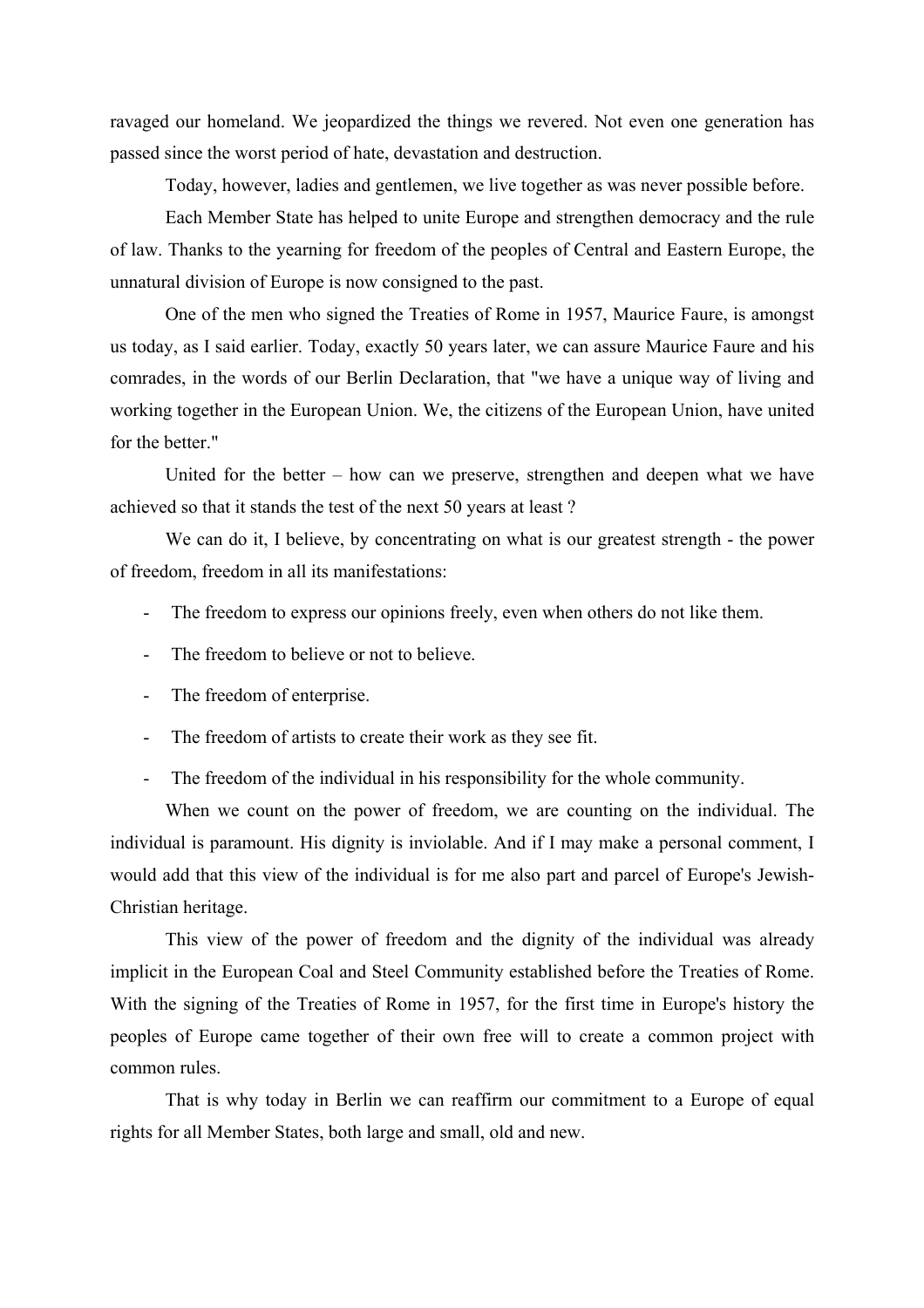On its own every European country is too weak to successfully tackle the global challenges we face. That is why there can only be one answer: we must not act alone but together in a united Europe.

The age of globalization makes one thing increasingly clear to us: the decision in favour of Europe is also a decision in favour of a certain way of life. It was and remains a decision in favour of our European model. It combines economic success and social responsibility. Only together can we continue to preserve our ideal of European society in future.

Only together can we ensure economic and social standards also internationally.

For we should not deceive ourselves: the world will not wait for Europe. Other regions of the world are developing at a breathtaking pace.

Europe therefore needs one thing above all else: it needs to be dynamic. For if it is not dynamic there can be no prosperity in Europe. And if it is not dynamic, solidarity within Europe will diminish. A dynamic Europe is a Europe of dynamic growth. That creates jobs. That rewards achievement. That will help tackle bureaucracy.

That strengthens Europe's strengths. They lie in the knowledge and ability of Europe's citizens, in education, research and innovation. That is the key to growth, employment and social cohesion.

Europe must also lead the way in renewable energies, energy efficiency and protection of our climate. We adopted an Action Plan on this at the European Council in early March. We want to make our contribution to averting the global threat of climate change. But for that we need allies throughout the world.

For Europe will be increasingly compelled to deal with external influences in future anyway due to globalization.

A common Foreign and Security Policy in Europe is therefore absolutely vital. But, of course, this policy should not be isolationist but must be based on cooperation with partners outside Europe. I firmly believe that close, amicable relations with the United States of America and a strong NATO are and will remain in Europe's fundamental interest.

This is not at odds with enhanced intensification of European cooperation. Rather, it is the other side of the same coin.

A comprehensive strategic partnership with Russia is just as important to Europe. We need both a strategic partnership with Russia and the transatlantic alliance. They are most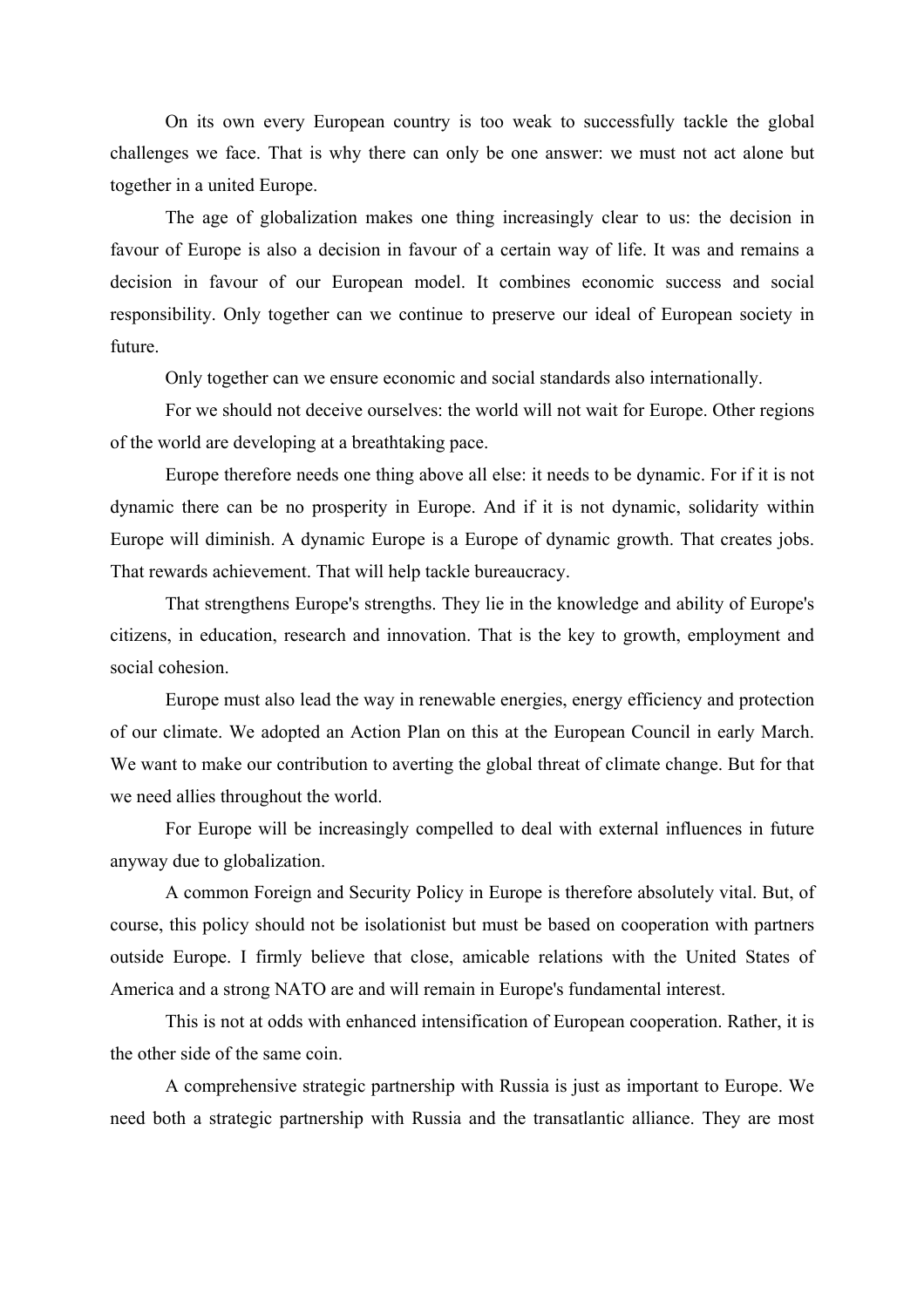certainly not mutually exclusive. After all, it is Europe which has developed a modern understanding of integration: embedded institutional structures instead of "them against us" attitudes, the formation of axes and go-it-alone policies. Europe must never divide, or allow itself to be divided, over any issue.

Only if Europe stands together will we be able to successfully fight terrorism, organized crime and illegal immigration. Only then will we be able to successfully defend liberties and civil rights, also in the struggle against those who oppose them. Then racism, anti-Semitism and xenophobia will never again stand a chance.

Then we can work towards the peaceful resolution of conflicts in the world and ensure that people do not become victims of war, terrorism and violence, that poverty, hunger and diseases such as AIDS are driven back. We want to promote freedom and development in the world.

In our Berlin Declaration we expressly state our commitment to continue promoting democracy, stability and prosperity beyond the borders of the European Union.

The importance of this commitment cannot be overestimated. And it quickly becomes very tangible. For instance, on a day like today we also think of people in Zimbabwe and Darfur. The suffering there is unbearable. We want to take this opportunity to call upon Sudan's President Bashir to finally comply with the UN resolutions. I want to state frankly that we have to consider stronger sanctions.

With this – as well as with the new UN resolution on Iran adopted yesterday – we demonstrate our commitment to shouldering global responsibility together with our allies and partners.

However, ladies and gentlemen, even on a festive occasion such as this we should not fool ourselves. If we are to safeguard the European way of life and assume global responsibility, Europe needs to be able to act, to act more effectively than it can at present.

For we know that the European Union will continue to thrive both on openness and on the will of its Member States to consolidate the Union's internal development.

The internal structures must be adapted to an enlarged Union with 27 Member States. What has to be done here? My answer is clear: the European Union needs more and it needs better defined competences than it has at present: in energy policy, in foreign policy, in justice and home affairs.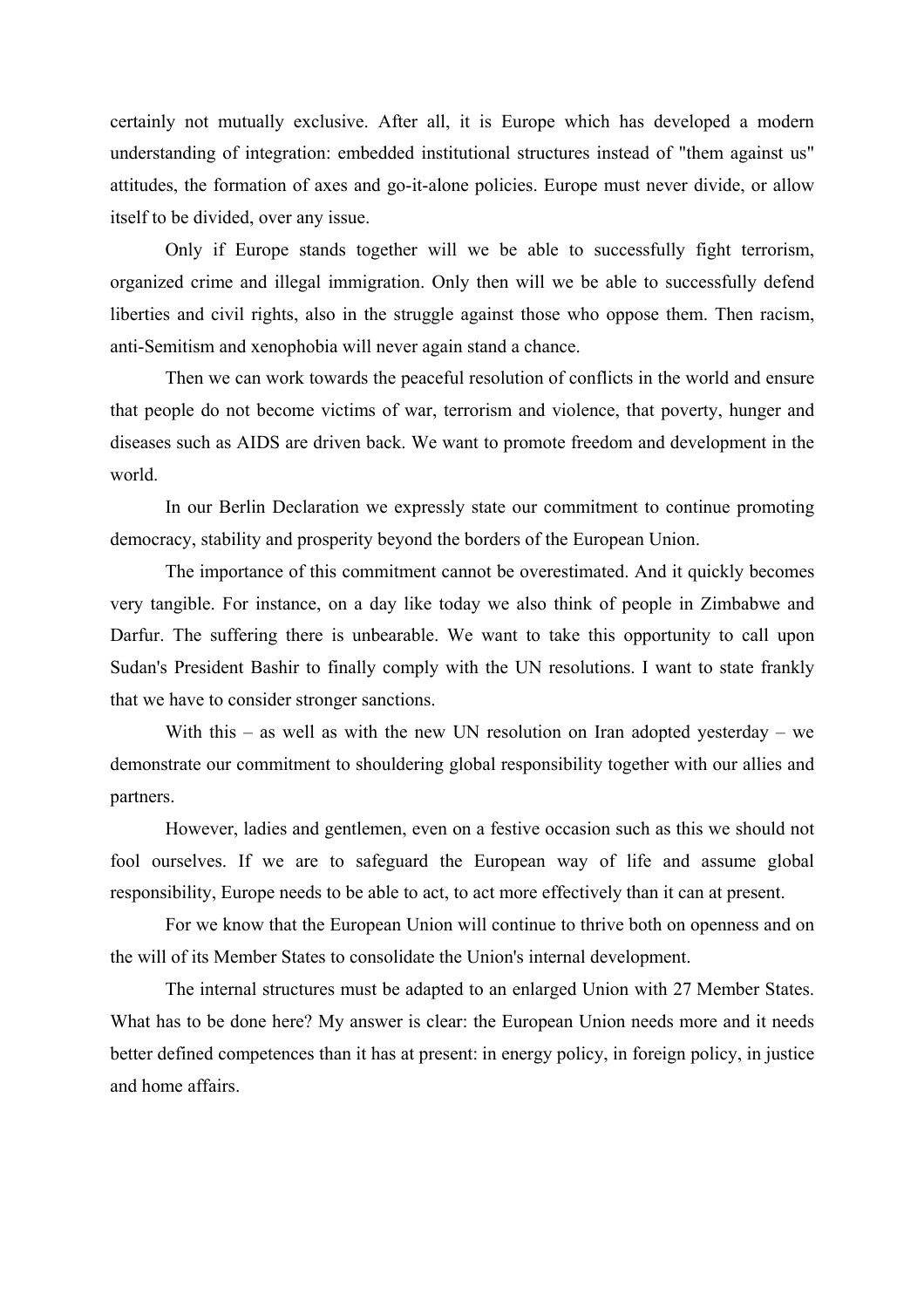It has to determine more clearly for what the Member States are responsible and for what the Community is responsible.

It must concentrate on core tasks and preserve the unique features of the Member States wherever possible.

It must ensure that even with 27 or more Member States its institutions function efficiently, democratically and in a way which citizens understand. Much is at stake.

It is true that anyone who hoped that 50 years after the Treaties of Rome we would have a Constitutional Treaty will be disappointed.

But it is also true that anyone who hoped that Europe would be aware of the need to strengthen its institutional make-up will find that our Berlin Declaration points the way forward. For we know that we must always renew the political shape of Europe in keeping with the times.

It is therefore both important and necessary that today here in Berlin, 50 years after the signing of the Treaties of Rome, we are united in our aim of placing the European Union on a renewed common basis before the European Parliament elections in 2009.

I am working to ensure that a roadmap for this can be adopted at the close of Germany's EU Presidency, and I am counting on your support.

I am certain that it is not only in the interests of Europe, but also of the individual Member States and the citizens of Europe, that this process be brought to a successful conclusion.

Not to do so would be an historic failure. What we decide will have an impact for a long time to come, for better or for worse.

But, ladies and gentlemen, there is really no need to talk about failure. Europe has overcome major obstacles so many times. The negotiations on the Treaties whose 50th anniversary we are celebrating today is a prime example of this.

I read that one delegation member – I believe it was a British diplomat – is supposed to have said at the time, and I quote: "The future treaty you are discussing has no chance of being agreed; if it was agreed, it would have no chance of being ratified; and if it was ratified, it would have no chance of being applied" - end of quote. I wonder, ladies and gentlemen, what this negotiator would have said about today's celebrations.

But he was not the only one who was less than enthusiastic about the treaty. One rather prominent French politician is reported as saying at the time that - and I quote: